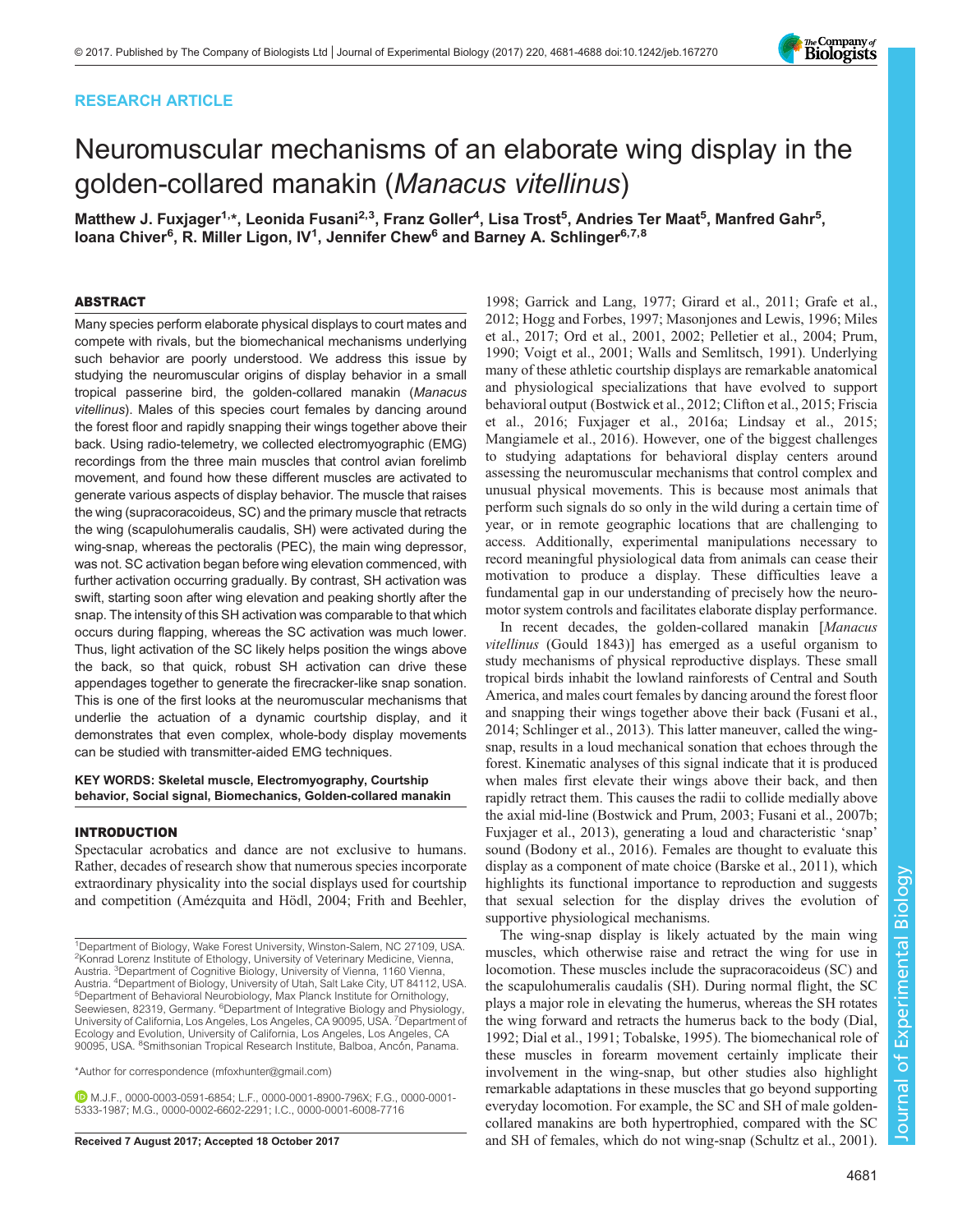Moreover, both of these tissues constitutively express high levels of genes, such as parvalbumin and IGF-I, which augment contractile speed and strength compared with what might otherwise be expected for such tissues ([Fuxjager et al., 2012a,b\)](#page-6-0). Finally, physiological evidence shows that the SH of the golden-collared manakin is specialized to produce contraction–relaxation cycling speeds of nearly 100 Hz, which is over two times faster than the SH speed of many other related birds that do not wing-snap ([Fuxjager](#page-6-0) [et al., 2016a, 2017\)](#page-6-0). Despite all of this research highlighting malespecific specialization in these wing muscles, no study to date has tested whether and how they are activated during the wing-snap display.

Here, we address this possibility using radio telemetry to record electromyography (EMG) in the SC and SH of actively displaying golden-collared manakins. This approach allows us to not only assess whether activation of these muscles is associated with the wing-snap, but also to describe how each tissue differentially contributes to each phase of signal production. Given the biomechanical role played by the axial wing muscles, we predict that SC activation is associated with the lifting of the wings into position, whereas the SH activation occurs during the movement that causes the rapid collision of the radii. At the same time, we also collected EMG recordings from another major wing muscle, the pectoralis (PEC). When this tissue contracts, it depresses the humerus and thus lowers the wing ([Dial,](#page-6-0) [1992; Dial and Biewener, 1993](#page-6-0); [Dial et al., 1991](#page-6-0)). We studied this muscle because it may play a role in the actuation of the wing-snap, even though its wing depressing function does not suggest a prominent role; for example, it may mediate rapid wing elevation through a catapult-like mechanism [\(Astley, 2012](#page-6-0); [Olson and Marsh,](#page-7-0) [1998\)](#page-7-0). In any case, we assessed how this muscle contributes to the display, allowing us to rule out such an alternative mechanism.

# MATERIALS AND METHODS

# Animals

We conducted this project in Gamboa, Panama, at the Smithsonian Tropical Research Institute (STRI). All birds in this study were males in pre-definitive plumage, which are distinguished from definitive (adult) males by their drab green color and occasional golden feathers in the collar. Such birds readily display in captivity after they are treated with testosterone (see below). Thus, we could stimulate display behavior in birds fitted with radio-transmitters and implanted with electrodes to record EMG.

We captured birds through passive mist-netting on active leks within the forests surrounding Gamboa. We quickly transported birds to a nearby laboratory, where they were fed papaya ad libitum as described previously [\(Day et al., 2007](#page-6-0), [2006](#page-6-0); [Fusani et al., 2007a,](#page-6-0) [2012a](#page-6-0); [Fuxjager et al., 2012b\)](#page-6-0). We completed this work during the height of the breeding season in March and April. All appropriate governmental authorities and Institutional Animal Care and Use Committees approved of the work outlined herein.

## Hormone treatment

To stimulate wing-snapping behavior in our captured birds, we subcutaneously implanted each individual with a 12-mm piece of silicone tube (0.76 mm i.d., 1.65 mm o.d.) containing 10 mm of crystalline testosterone and sealed shut at both ends with 1 mm of silicone adhesive. Past studies show that such treatment increases frequencies of wing-snap, particularly in pre-definitive plumage males [\(Day et al., 2007](#page-6-0), [2006\)](#page-6-0). We placed the implant at the base of each bird's neck, ensuring that its presence under the skin did not interfere with the muscular control of the wing-snap [\(Day et al.,](#page-6-0) [2007](#page-6-0), [2006; Fusani et al., 2007a](#page-6-0); [Fuxjager et al., 2013](#page-6-0)). We then

4682

waited 14 days after this procedure to begin recording EMG from the different wing muscles, as previous studies show that this amount of time is optimal for testosterone to begin activating production of wing-snaps in captive animals [\(Day et al., 2007,](#page-6-0) [2006\)](#page-6-0). Once a bird was observed snapping multiple times per day, we selected it for muscular recordings (see below).

# Surgery and EMG

We collected EMG recordings in a single muscle from each of the birds that was used in this study. To implant birds with electrodes, we first anesthetized them using isoflurane  $(2-4\%$  in  $O_2)$  and cut a small (1 cm) incision in the skin above the muscle of interest (either the SH or PEC; see below for SC). We implanted the muscle with an electrode made from two insulated stainless steel wires (California Fine Wire SS304, H-ML 0.025 mm), each of which had the insulation stripped off roughly 0.2 mm of their tips. We then bent both wires in a fishhook-like curl and fastened them together using a thin coat of epoxy. This ensured that we could use forceps to easily insert each electrode into the muscle. Once this was done, we fastened the electrode in place by applying a small drop of Vetbond™ tissue adhesive to the implantation site. We coiled excess electrode wire around this area, which provided sufficient slack to allow the bird to move freely.

We prepared the SC in a similar manner, although we made a few modifications to this surgery given that the SC lies deep to the PEC. Thus, we cut a small incision (1.5 cm) in the skin above the furcula and moved the fat-pad and inter-clavicular air sac aside. This exposed the SC, which sat above the keel and below the PEC; thus, we then implanted the muscle with the electrode, fixed it in position with Vetbond adhesive, coiled excess electrode wire around the implantation site and allowed the fat-pad and air sac to fall back into place.

In both preparations described above, we routed the remaining electrode wire subcutaneously to the lower back, where it was attached to a small custom-built radio-transmitter (total mass: ∼1 g; ∼5% body mass). The transmitter was stitched to a soft piece of fabric  $(2 \text{ cm}^2)$ , which was attached to the lower spinal feather track (as in [Barske et al., 2014, 2011\)](#page-6-0). We positioned the apparatus close to the bird's center of gravity, minimizing its effect on balance and ability to wing-snap. Transmitters were powered by a small battery that provided 2–5 days of life to the device. Once electrodes were hooked to the transmitter, we sutured the skin around the electrode insertion site using tissue adhesive. We then removed birds from the anesthesia machine and allowed them to recover alone in a clean cage. Later in the day, we moved implanted birds into the animal room. Muscle recordings occurred at lights-on (sunrise) on the following morning.

In this study, only one bird was used twice, in that we collected EMG recordings from two different muscles on two separate occasions. Otherwise, each bird was used in this study once. We obtained EMG recordings from (1) the SC for four different wingsnaps (collected from three separate individuals); (2) the SH for 10 different wing-snaps (collected from two separate individuals); and (3) the PEC for 10 different wing-snaps (collected in three separate individuals).

# Data collection

The frequency-modulated signal broadcast from the bird's transmitter (transmission frequency=294.8 to 301 Hz) was collected using a communication receiver (AR8600, AOR, Torrance, CA, USA) that was connected to an antenna placed atop the bird's cage. We also positioned a Sennheiser microphone (K6 series, model ME66, Wedemark, Germany) outside the cage (within ∼20 cm of the bird),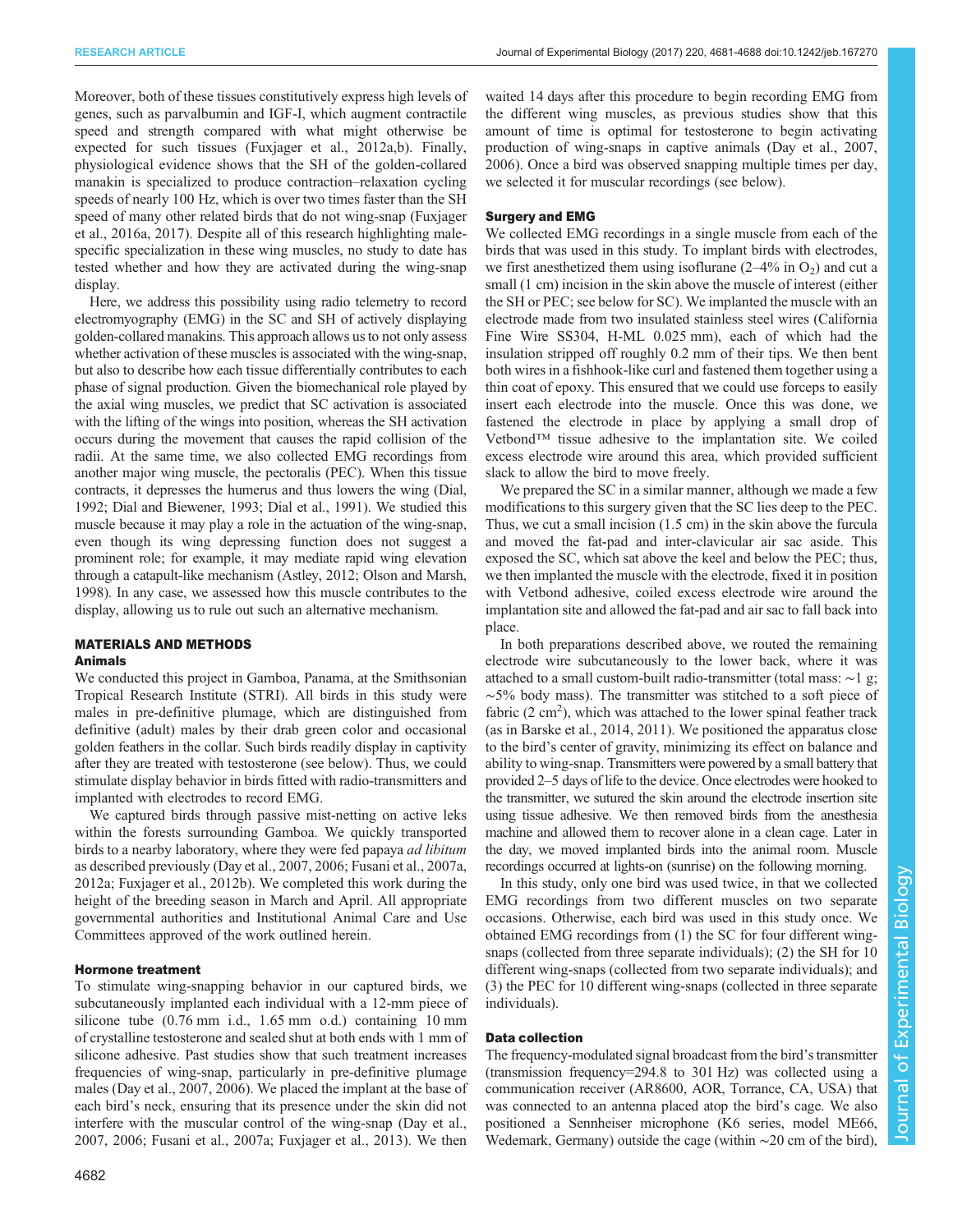which allowed us to simultaneously record the wing-snap sonations from the individual in which we recorded EMG. We used the acoustic snap in the wing-snap display as a kinematic marker of behavior, as it occurs exactly when the wings collide [\(Bodony et al., 2016\)](#page-6-0).

We digitized these signals from the transmitter and microphone through a four-channel AD converter (UR44 USB interface, Steinberg, Hamburg, Germany), using a custom multi-channel program (ASIO Rec, Markus Abels, MPIO Seewiesen) at a rate of 44.1 kHz. We then stored the data as uncompressed files (.wav) on a laptop computer, such that the EMG recordings were temporally aligned with the audio recordings. Note that because the microphone was positioned so close (within 20 cm) to each individual during wing-snap production, the time lag between the electrical impulse of the muscle measured through EMG and the sound waves produced by the snap event reaching the microphone was negligible (i.e. <1 ms).

While collecting these data, we also video-recorded each bird's behavior (24 frames s−<sup>1</sup> ) using a standard camcorder. This allowed us to validate that the bird in which we recorded EMG was the individual who produced the wing-snap heard in the audio recording. The camera was placed 1 m from the bird; we later synchronized this video file with the audio recordings collected alongside the EMG recordings using common acoustic cues present in both (i.e. manakin calls and other disturbances in the room). With this approach, there was a slight time discordance (<5 ms) between the audio file collected through the video and the audio file collected via the separate microphone. However, we did not need to account for this difference during our alignment, given that we only used the video to verify individual identity and the presence or absence of a wing-snap.

## Analytic approach

We examined EMG recordings from the SC, SH and PEC that occurred during the production of a wing-snap. To better define this time parameter, we identified two kinematic phases of the wing-snap using previously published kinematic descriptions and high-speed video recordings of this behavior [\(Bodony et al., 2016](#page-6-0); [Fusani et al.,](#page-6-0) [2007b](#page-6-0); [Fuxjager et al., 2013](#page-6-0)). The first phase is wing elevation, in which the bird extends its wings while moving them above the back from the rest position folded at the sides. The second phase, occurring after wing elevation, is wing retraction – the bird retracts its elevated wings such that the distal humeri continue to rise, causing the wrists to collide above the axial midline. Together, these phases are 80 ms in duration, with wing elevation occupying the first 60 ms and wing retraction occupying the last 20 ms (10 ms before and 10 ms after the snap).

Thus, by overlaying EMG data with these behavioral categories, we can begin to uncover muscular mechanisms by which the SC, SH and PEC contribute to the production of the wing-snap. All EMG data were visualized and analyzed in Praat (www.praat.org). Prior to any assessment, recordings were low-pass filtered at 200 Hz and high-pass filtered at 80 Hz, the latter of which removed EMG artifacts borne from physical movement. This upper bound corresponded to the upper boundary of the frequency bandwidth of the radio-transmitter, such that we were unable to visualize high-frequency components of the EMG signal.

# EMG inspection and timing analysis

First, we visually inspected each EMG to determine whether the implanted muscle was activated during either phase of the wingsnap (representative EMGs are depicted in [Fig. 1\)](#page-3-0). Second, we explored the activation timing of each muscle both immediately before and during the wing-snap. We therefore plotted an amplitude (intensity) tier of the EMG signal ( pitch range 80 to 200 Hz) from the period of no muscle activity immediately before a wing-snap to the moment of the snap event itself. We then measured the durations between: (1) the snap event and the point at which EMG amplitude doubled (i.e. when low levels of motor recruitment are first detectable); (2) the snap event and the point at which EMG amplitude quadrupled (i.e. when levels of motor recruitment are obvious and robust); and (3) the snap event and the maximum EMG amplitude ([Moritani and Muro, 1987; Yao et al., 2000\)](#page-7-0). Through this analysis, we could chart the onset of muscle activity preceding the wing-snap, while also characterizing when this activity increased and peaked.

# Assessing EMG strength

Finally, we contextualized the activation of each muscle during the wing-snap by comparing the relative EMG amplitude during the display to that of wing flapping. We therefore measured EMG amplitude [root mean squared (RMS) voltage] from each muscle during the wing elevation and wing retraction phases. Because the surgical preparation and electrode placement differed among the three muscles (see above), we could not directly compare RMS values across these tissues. Consequently, we conducted all comparisons within the same muscle, such that RMS values during the wing-snap were compared with (1) RMS values of baseline EMG recording and (2) RMS values of peak EMG activity during a wing flap. In these cases, we selected baseline recordings randomly, although we chose them from an area of the EMG trace that immediately preceded the wing-snap. We selected moments of peak activity in a similar manner; however, in this case, we first looked across the EMG recordings for instances of burst activity and then verified through the videos that such activity was associated with wing flapping (often when the bird was in flight). For these measurements, we set the peak activity to the middle of the time period for which we extracted RMS values. All comparisons were done on a within-phase basis, so that the durations in which RMS values were recorded matched each other (i.e. all RMS values were extracted from a 60 ms duration for comparisons of EMG strength during the wing elevation phase, whereas all RMS values were extracted from a 20 ms duration for comparisons of EMG strength during the wing retraction phase). For each bird, we collected an additional two baseline and three peak activity RMS measures for each wing-snap phase.

We statistically compared these values using a linear mixedmodel ANOVA, in which behavior [baseline (at rest), snap or flap] was the fixed factor and number of wing-snaps nested within bird identity was the random variable. Given that individual models were run for each muscle and for each wing-snap phase, we reduced our  $\alpha$ value to identify significance using methods outlined by [Holm](#page-7-0) [\(1979\)](#page-7-0). Significant effects were followed by post hoc pairwise comparisons, in which we used Bonferroni correction to adjust the significance level to account for multiple contrasts ([Zar, 1999\)](#page-7-0).

# RESULTS

# Neuromuscular activity and the manakin wing-snap

We successfully recorded EMG from wing muscles of male birds that produced wing-snaps in captivity [\(Fig. 1\)](#page-3-0). By synchronizing these recordings with video and audio documentation of each snap event, we could overlay the activity of each muscle with the specific movement phases that comprise this behavior. These phases included the first prolonged period during which the wings were lifted above the back, as well as the subsequent period in which the elevated wings were retracted, i.e. snapped, together ([Fig. 1\)](#page-3-0). We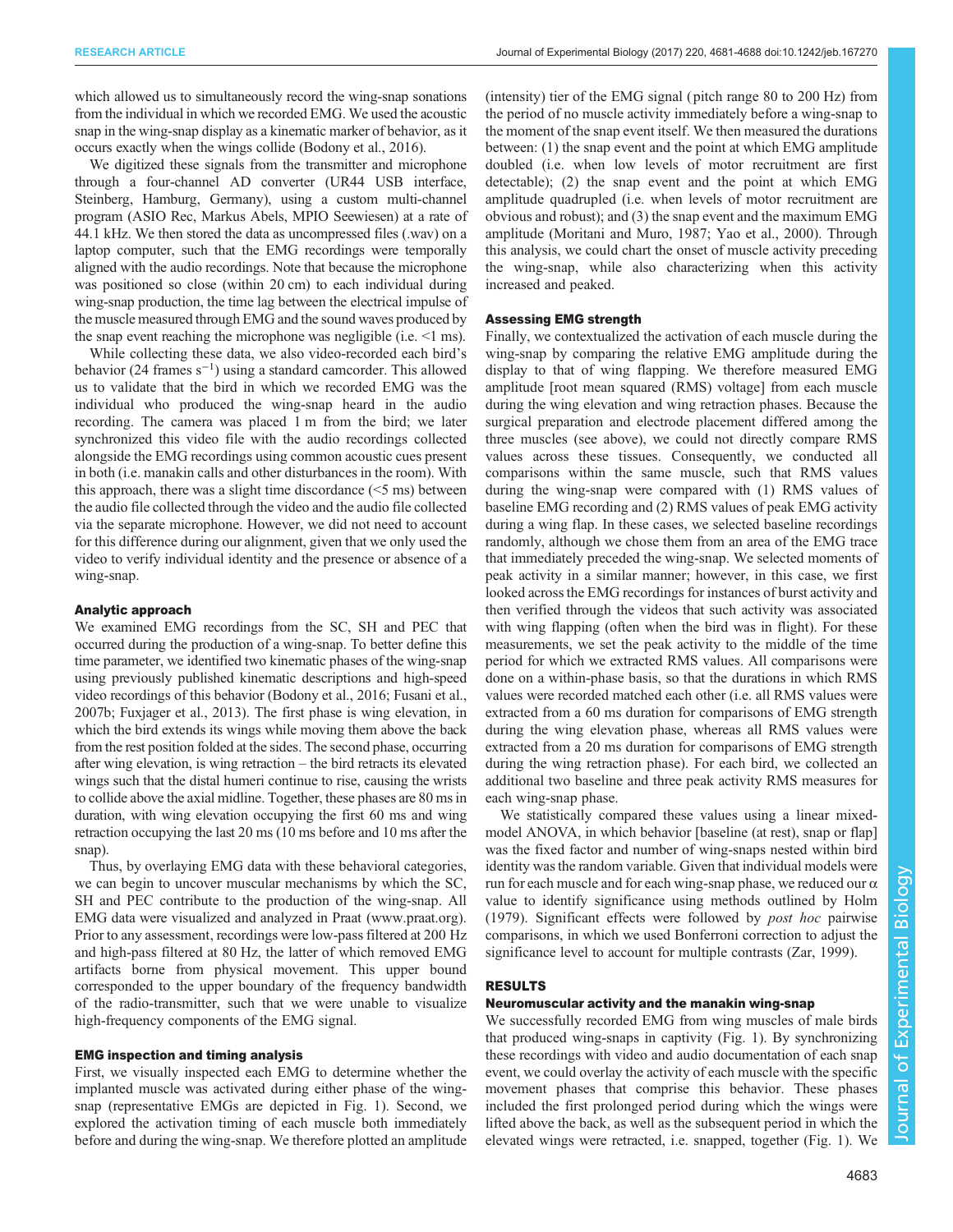<span id="page-3-0"></span>

Fig. 1. Representative electromyography (EMG) recordings from the supracoracoideus (SC), scapulohumeralis caudalis (SH) and pectoralis (PEC) during the wing elevation (pink shading) and wing retraction (blue shading) phases of the wing-snap in the golden-collared manakin. The left-hand side of the figure shows the three muscle recordings (EMG traces) in sync with the sound recording of the wing-snap event. Note that birds often fluttered and flapped their wings after each wing-snap, which is evident through the post-snap EMG activity in all three muscles (yellow shading). The three muscles were not collected from the same bird; rather, they represent different EMGs that have each been manually synchronized to a single snap event. The right-hand side of the figure shows rectified EMG traces magnified at the two behavioral phases. Above these signals is a schematic of the different wing movements manakins produce during the behavioral phases of the wing-snap [based on descriptions and high-speed video published by [Bodony](#page-6-0) [et al. \(2016\), Fusani et al. \(2007b\)](#page-6-0) and [Fuxjager et al. \(2013\)\]](#page-6-0). Bird illustrations by Meredith Miles.

found within- and between-individual variation in EMG timing and strength during these phases of movement; nevertheless, both the SC and SH were active during the display (Fig. 1), implicating these two muscles as drivers of signal production. The PEC showed no appreciable activation in the fractions of a second before the wings snap (Fig. 1), implying that this muscle does not play a role in actuating wing-snap production. Note that in Fig. 1, we can see that the PEC is activated during post-snap fluttering, which indicates that our electrodes were properly implanted and able to record EMG during non-snap movements.

## EMG timing

We first assessed signatures within EMG traces that shed light on the timing of muscle activation before and during the wing-snap [\(Fig. 2\)](#page-4-0). For the SC [\(Fig. 2A](#page-4-0)), we found that the amplitude of the EMG signal doubled ∼127 ms prior to the wings hitting together. This activation level was present before wing movement occurred, which suggests this amplitude shift marks the onset of muscular activation leading up to behavioral actuation. The amplitude of the SC EMG signal quadrupled ∼70 ms prior to the wing snap, which corresponds to the moment when the birds begin to lift their wings. The EMG activity of the SC peaked ∼47 ms prior to the wing snap, which was well before the wings were pulled together above the back.

The timing of SH activation relative to the snap differed substantially from that of the SC ([Fig. 2B](#page-4-0)). In this case, the amplitude of the EMG from the SH doubled ∼58 ms and quadrupled ∼36 ms prior to the snap. Both points are close together and occurred as the wings were raised. EMG amplitude of the SH peaked roughly 10 ms after the snap. Together, these data suggest that the nervous system begins to activate the SH as the wings are being lifted above the back, and that additional strong and rapid activation of this muscle occurs as the wrists are forced to collide.

Because the PEC was not activated in association with the wingsnap, we did not include it in this analysis ([Fig. 2](#page-4-0)C).

# EMG intensity

We first tested whether the EMG amplitude during wing elevation and wing retraction phases of the wing-snap differed from EMG baseline and peak activation during wing flapping ([Fig. 3\)](#page-4-0). Although visual examination of certain SC EMG traces suggested that this muscle was activated for wing elevation and wing retraction during production of snaps (e.g. Fig. 1), we found that this effect was not borne out through our statistical analyses. SC EMG strength was significantly different among groups during wing elevation  $(F_{2,15}=9.91, P=0.002;$  [Fig. 3](#page-4-0)A) and wing retraction  $(F_{2,15}=13.25,$ P<0.001; [Fig. 3B](#page-4-0)), but *post hoc* analyses showed that this effect was due to an increase in SC EMG strength during wing-flaps, compared with both wing-snaps ( $P=0.023$ ) and baseline ( $P=0.003$ ). In fact, these latter two groups were statistically indistinguishable from each other  $(P=0.99)$ .

EMG amplitude of the SH differed markedly from that of the SC. Indeed, we found that it varied significantly across groups during wing elevation  $(F_{2,17}=22.50, P<0.001;$  [Fig. 3C](#page-4-0)) and wing retraction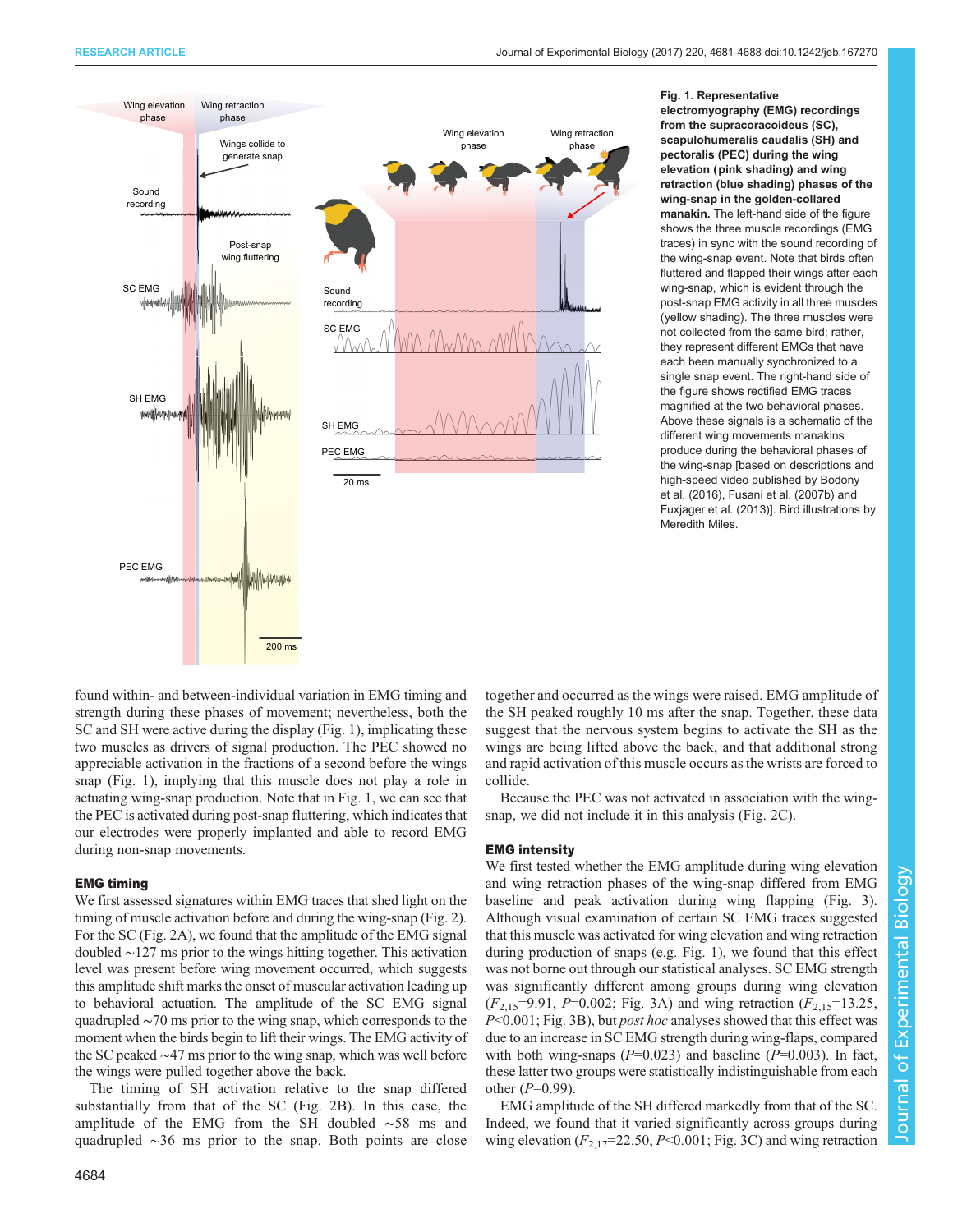<span id="page-4-0"></span>

Fig. 2. Analysis of EMG timing from three muscles in the golden-collared manakin across the time periods before and after the wing snap (unshaded), and also during the wing elevation (pink shading) and wing retraction phases (blue shading). (A) Supracoracoideus (SC); (B) scapulohumeralis caudalis (SH); (C) pectoralis (PEC). The moment of the snap event is indicated by the red line at time zero, with positive times preceding the snap and negative times following it. For all muscles, white symbols represent the estimated marginal mean (EMM) of the time (error bars: ±1 s.e.m.) at which the EMG doubled, marking the onset of a low level of motor recruitment in the muscle. Light yellow symbols represent the EMM of the time (error bars: ±1 s.e.m.) at which the EMG quadrupled, marking the onset of a high level of motor recruitment in the muscle. Gold symbols represent the EMM of the time (error bars: ±1 s.e.m.) at which the EMG peaked, representing the maximum motor recruitment in the muscle. Note that, within each muscle, vertical offsetting of the symbols is intended to help better distinguish the error bars. Bird illustration by Meredith Miles.

 $(F_{2,17}=30.10, P<0.001;$  Fig. 3D) phases. Compared with baseline values, EMG amplitude in both phases was significantly greater during wing-snap behavior  $(P<0.002)$ . During the wing elevation phase, EMG amplitude during the wing-snap was still lower than during wing-flaps  $(P=0.007)$ , but reached this level during the wing retraction phase. At this time point, SH EMG amplitude was statistically indistinguishable between these two behaviors  $(P=0.22)$ , suggesting that similar levels of motor recruitment are required to retract the wings together for the wing-snap and to flap the wings for flight.

For the PEC, visual inspection of the EMG traces largely agreed with our analysis of activation strength, in that both implied that this muscle is significantly involved in the actuation of the wingsnap itself. As such, we found that PEC EMG strength differed significantly among groups during wing elevation  $(F_{2,13.8} = 22.10,$ P<0.001; Fig. 3E) and wing retraction  $(F_{2,20} = 15.00, P<0.001;$ Fig. 3E) phases. Post hoc analyses showed that this effect was the result of increased EMG activity during wing-flaps, compared with such activity during the wing-snap  $(P<0.002)$  and baseline  $(P<0.001)$ .

# **DISCUSSION**

To uncover the neuromuscular origins of an athletic courtship display, we used radio-telemetry to record EMG from the main wing muscles – SC, SH and PEC – of male golden-collared manakins that actively performed wing-snap displays. As expected, our data suggest that both the SC, the main wing elevator, and the SH, which normally retracts and rotates the wings, play a role in the actuation of the wing-snap. Additional analyses of the timing and strength of EMG from these muscles imply that contraction of the SH actuates



Fig. 3. Analysis of EMG intensity (root mean squared, RMS) from three muscles in the golden-collared manakin. (A,B) Supracoracoideus (SC); (C,D) scapulohumeralis caudalis (SH); (E,F) pectoralis (PEC). Comparisons are made within each phase of the wing snap, either the wing elevation phase (pink shading) or the wing retraction phase (blue shading), but different phases are never compared with each other because they represent different durations of EMG activity (see Materials and methods). 'Baseline' refers to a section of EMG activity preceding the wing-snap in which the bird was not observed moving, whereas 'flap' refers to a section of EMG activity in which the muscle in question was maximally engaged. 'Snap' (highlighted in bold) refers to EMG intensity associated with the specific phase of the wing-snap. All models are significantly different (P<0.002), with significant post hoc contrast depicted by asterisks (\*P<0.05 after Bonferroni correction). Data represent estimated marginal means obtained from linear mixed models, with error bars denoting  $±1$  s.e.m.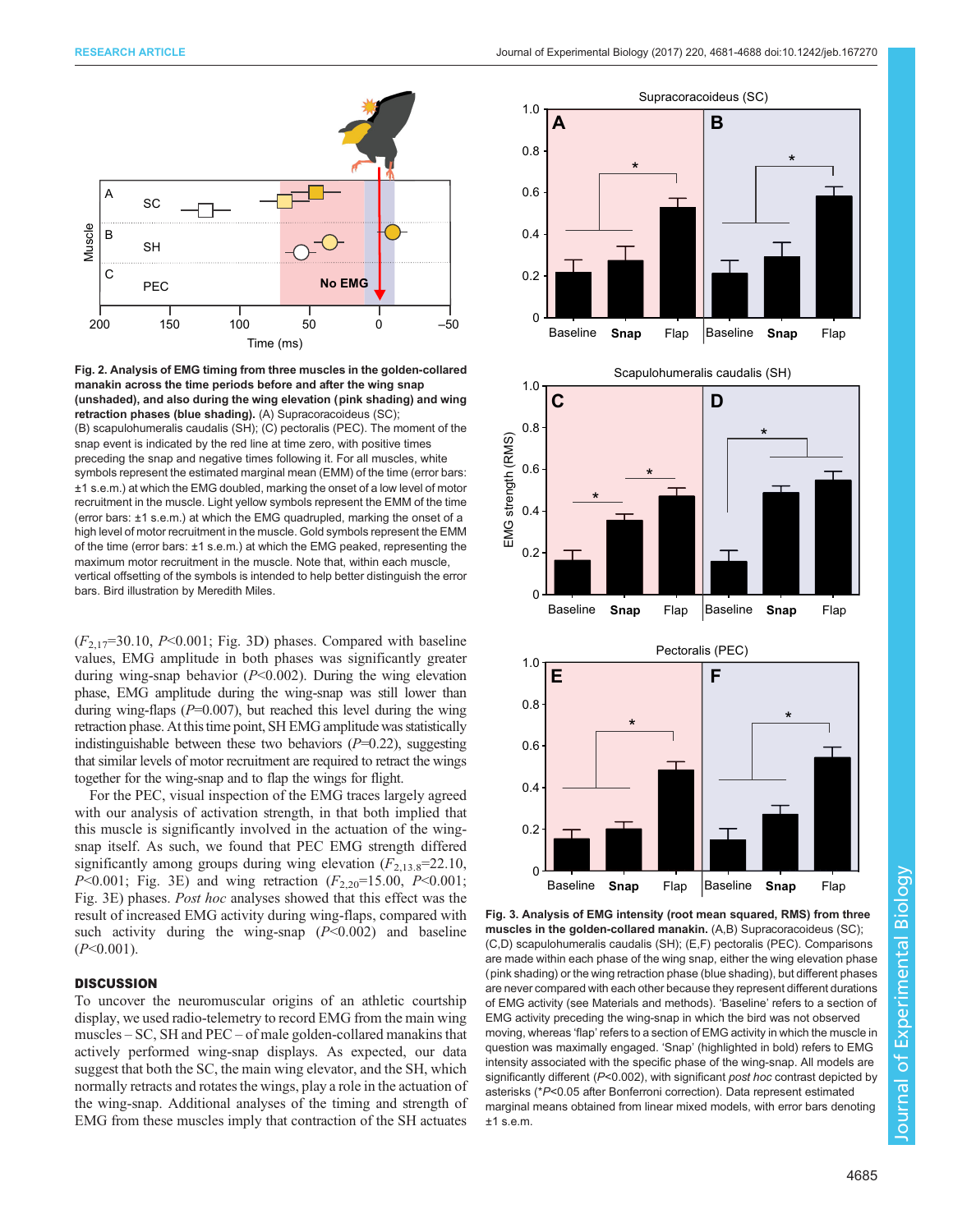the movement involved in snap generation itself. Activation of this muscle immediately before the wings are swiftly snapped together above the back is similar to that seen during normal wing flapping for bursts of flight. Together, these findings offer a glimpse at the neuromuscular mechanisms underlying this complex physical display, thus also offering a methodological approach toward successful study of sophisticated and unusually physical display movements.

# Timing of muscular contraction during the wing-snap

Overall, our data support the hypothesis that both the SC and SH play a role in the actuation of the wing-snap. EMG recordings show that both muscles are activated when a bird produces this signal, indicating a tight correlation between the contraction of these tissues and the production of the behavior. The PEC, however, showed no clear signs of activation when the bird produced a wing-snap. This is also consistent with our hypothesis that this muscle plays little or no role in driving this behavior, given that it is the main wing depressor [\(Biewener et al., 1992](#page-6-0); [Dial, 1992; Dial and Biewener, 1993](#page-6-0); [Dial](#page-6-0) [et al., 1991\)](#page-6-0).

With regard to the specific functions of the SC and SH in the wing-snap, the timing of the respective activation patterns suggests that the former effects the initial elevation of the wings before they are retracted together above the back. Indeed, we show that SC EMG amplitude begins to increase (i.e. it doubles) roughly 60 ms before the wings begin to rise. This activity becomes more robust (i.e. it quadruples) once the bird unfurls its wings from the body and raises them upward. Thus, the SC is activated at the onset of the wing-snap and contributes to moving the wings in the elevated position so that they can be snapped together. This movement is entirely consistent with known biomechanical role of this muscle in forelimb mobility, as it elevates the humerus and thus actuates the up-stroke of the wings during flight ([Biewener, 2011](#page-6-0); [Dial, 1992; Dial et al., 1991\)](#page-6-0). Also interesting is that the activation of the SC peaks halfway through the wing elevation phase (and declines thereafter), even though the wings continue to elevate. This is likely the point at which the initial inertia of wings is overcome and wing elevation continues with slightly decreasing muscle activation. A similar effect is observed during flight, where SC activation ends in the middle of the up-stroke despite the fact the wings continue to lift until they experience antagonistic effects of the PEC ([Biewener,](#page-6-0) [2011](#page-6-0); [Dial, 1992](#page-6-0); [Dial et al., 1991](#page-6-0)).

The SH performs a different role in the actuation of the wing-snap. This muscle is activated (i.e. EMG amplitude doubles) approximately 15 ms after the wings initially are elevated. The intensity of the EMG quickly increases, quadrupling within another 20 ms and peaking shortly (roughly 10 ms) after the wings are hit together. Thus, the SH appears to be more rapidly activated, relative to the SC, with much of this activation centering around the phase of the behavior in which the humeri are retracted to cause the wrists to collide. This result is also consistent with our understanding of the biomechanical role of the SH, as it is believed to act as the primary wing rotator and retractor during flight ([Dial, 1992](#page-6-0); [Dial et al., 1991](#page-6-0)).

# Muscular activation during wing-snap behavior

We also evaluated the relative EMG amplitude of each muscle during the behavioral phases of the wing-snap. One of the most interesting results from our study is the high EMG amplitude of the SH during the wing snap. In the wing elevation phase, EMG amplitude in this muscle was greater than baseline, but still less than that observed during wing-flapping. However, in the wing retraction phase of the snap, the EMG amplitude of the SH was just as high as that during

4686

flapping. This suggests that the muscle experiences especially robust temporal synchrony in afferent activation and/or significant motor unit recruitment precisely when the wings are being forced together to produce the loud snap [\(Moritani and Muro, 1987](#page-7-0); [Solomonow et al.,](#page-7-0) [1990; Yao et al., 2000\)](#page-7-0). Thus, the timing and amplitude pattern of the SH EMG implicate this muscle in the production of the movement that generates the snap.

For the SC, we were surprised to see not only that the EMG amplitude both before and during the wing snap was significantly lower than that observed when this muscle was engaged in flapping during short bursts of flight, but also that mean activation levels were not significantly different from baseline levels while the bird was perched and not visibly moving its wings. This result should not be interpreted as a lack of involvement of the SC in the actuation of the wing-snap; indeed, we find clear patterns of SC activity while this behavior is being produced (see [Fig. 1\)](#page-3-0). We suspect that there are several, possibly interacting, explanations for the lack of a significant difference. The first possibility is that the activation required of the SC to lift the wings for a wing-snap is simply very low, and thus indistinguishable from 'noise' in the EMG signal that otherwise occurs. We recorded EMG from birds that produced wing-snaps while perched. This means that the SC needed to lift the wings from their resting position, which likely requires less activation than when the SC contributes to wing-flapping. In the latter case, the SC presumably must generate enough strength to not only slow downward movement driven by the PEC, but also reverse the wings' trajectory upward [\(Dial, 1992; Dial et al., 1991\)](#page-6-0). Another possibility is that SC plays a large role in guiding small forelimb movements needed to help maintain balance while perched. Studies show that wing movements are used in this manner [\(Necker et al.,](#page-7-0) [2000\)](#page-7-0), and thus the SC may be activated – albeit minutely – to help maintain perching behavior. If so, baseline measures of EMG from the SC may be clouded by small bursts of activity, even though the wings were not observed to dramatically move.

With these considerations in mind, it is interesting to note that manakins displaying in the wild only produce wing-snaps in mid-air when they jump among saplings as part of their courtship dance (i.e. the jump-snap display) [\(Fusani et al., 2007b](#page-6-0)). In these cases, the SC may be activated more than it needs to be when birds produce a snap while perched. Again, in the wild, individuals only snap their wings together while perched when they generate multiple snaps in rapid succession (i.e. a roll-snap). We did not record EMG from individuals who produced roll-snaps, but this behavioral nuance, combined with our physiological data, suggests the possibility that the neural control mechanisms for generating these two 'types of snapping' differ.

Finally, regarding the SC, we cannot rule out the possibility that we recorded from a region of the muscle in which motor recruitment is weak during the actuation of the wing-snap. The SC itself is a large muscle and many regions are difficult to access for EMG recording, given that it lies deep to the PEC. We could only implant electrodes along the medial surface of this muscle between the keel and PEC. The targeted region may only experience greater activation if additional power to lift the wings is required, as occurs during flight.

# A model for the neuromuscular control of the wing-snap

Together, our results establish a likely model for the neuromuscular mechanisms that generate the wing-snap. First, to unfurl and raise the wing up from the body, the SC is weakly activated. As activation of the SC increases, the wings are lifted above the back. Then, the nervous system elicits a rapid, strong contraction of the SH muscle. The result is a swift retraction of the wing, causing the wrists to move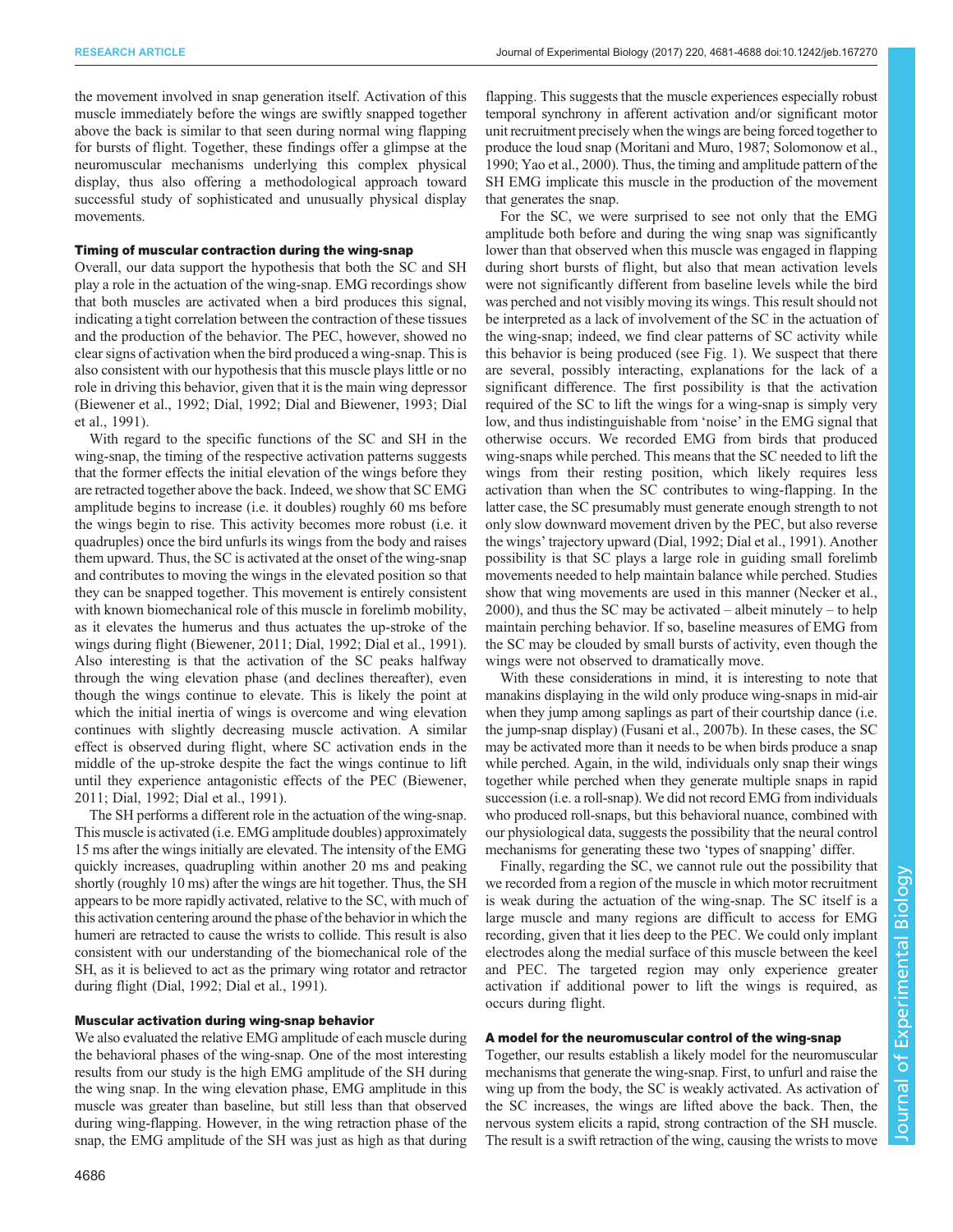<span id="page-6-0"></span>medially and collide. As such, we hypothesize that the SC helps position the wings for this behavior, whereas the SH acts as the main muscle that generates the species' characteristic 'snapping' sound.

This model for wing-snap generation is corroborated by our understanding of the anatomical and physiological adaptations of the neuromuscular system of the manakin wing that are believed to support its unique courtship display. Recent work shows that this animal's SH – but not its SC – has evolved extremely rapid contraction–relaxation cycling kinetics, and thus can generate distinct wing oscillations that approach 100 Hz (Fuxjager et al., 2016a, 2017). This highlights the degree to which the SH specifically is modified to accommodate wing-snap production, given that it appears to be the major muscle to effect the fast snapping movements. Other work similarly finds that these two muscles are hypertrophied [\(Schultz et al., 2001](#page-7-0)) and that they abundantly express genes that encode proteins to enhance muscle contraction speeds (Fuxjager et al., 2012a, 2016b). In this way, the forelimb muscular system of this bird is highly specialized to accommodate not only locomotion, but also this remarkable sexual display that is acrobatic and athletic in nature.

Although our study suggests that the SC and SH are largely involved in the production of the wing-snap, we do not rule out the involvement of the many other wing muscles that help fine-tune forearm movements in birds. It is difficult to predict exactly how these tissues would contribute to the kinematics of the display we are investigating, considering that their biomechanical roles in locomotion are poorly understood. Nevertheless, preliminary examinations of certain wing muscles offer interesting hints about how they may be involved. For example, the extensor carpi radialis, which controls wrist movement and forearm retraction [\(George and](#page-7-0) [Berger, 1966\)](#page-7-0), is also hypertrophied in the golden-collared manakin, compared with other passerine bird species (A. Friscia and M.J.F., unpublished observations). Thus, this and potentially other muscles may play important roles in the regulation of the wing-snap, a complex behavior that undoubtedly requires skill and coordination to execute.

### **Conclusions**

We used radio telemetry to investigate the neuromuscular mechanisms of the highly physical courtship display in the golden-collared manakin, in which an individual rapidly snaps its wings together to generate a loud mechanical sound. Two wing muscles – the SC and SH – are likely involved in the production of this behavior, with the latter muscle bearing the primary role of actuating the display. We therefore establish a firm connection between an elaborate courtship behavior and the muscle performance that produces it. Identifying the key neuromuscular components of a display allows us to better understand the physiological and evolutionary mechanisms that underlie it, which to date has been a challenging and elusive feat.

#### Acknowledgements

We thank STRI and its administrative staff for their assistance with this project, as well as the Autoridad Nacional del Ambiente and the Autoridad del Canal de Panama for permission to conduct this work. We thank Willow Lindsay and Michele Rensel for logistical support, as well as Meredith Miles for assistance with the illustrations. We thank Hannes Sagunsky for engineering and building the radio transmitters that made this work possible.

# Competing interests

The authors declare no competing or financial interests.

#### Author contributions

Conceptualization: M.J.F., B.A.S.; Methodology: M.J.F., L.F., F.G., L.T., A.T.M., M.G., I.C., J.C.; Software: L.T., A.T.M., M.G.; Validation: M.J.F.; Formal analysis: M. J.F., F.G., R.M.L.; Investigation: M.J.F., L.F.; Resources: F.G., L.T., A.T.M., M.G.; Data curation: M.J.F., R.M.L.; Writing - original draft: M.J.F., F.G.; Writing - review & editing: L.F., L.T., A.T.M., M.G., I.C., R.M.L., J.C.; Project administration: M.J.F., F.G., B.A.S.; Funding acquisition: M.J.F., B.A.S.

#### Funding

This research was supported by National Science Foundation grants IOS-1655730 (to M.J.F.) and IOS-0646459 (to B.A.S.).

#### References

- Amézquita, A. and Hödl, W. [\(2004\). How, when, and where to perform visual](http://dx.doi.org/10.1655/02-51) [displays? The case of the Amazonian frog](http://dx.doi.org/10.1655/02-51) Hyla parviceps. Herpetologica 60, [20-29.](http://dx.doi.org/10.1655/02-51)
- Astley, H. C. [\(2012\). Evidence for a vertebrate catapult: elastic energy storage in the](http://dx.doi.org/10.1098/rsbl.2011.0982) [plantaris tendon during frog jumping.](http://dx.doi.org/10.1098/rsbl.2011.0982) Biol. Lett. 8, 386-389.
- [Barske, J., Schlinger, B. A., Wikelski, M. and Fusani, L.](http://dx.doi.org/10.1098/rspb.2011.0382) (2011). Female choice for male motor skills. [Proc. R. Soc. Lond. B Biol. Sci.](http://dx.doi.org/10.1098/rspb.2011.0382) 278, 3523-3528.
- [Barske, J., Fusani, L., Wikelski, M., Feng, N. Y., Santos, M. and Schlinger, B. A.](http://dx.doi.org/10.1098/rspb.2013.2482) [\(2014\). Energetics of the acrobatic courtship in male golden-collared manakins](http://dx.doi.org/10.1098/rspb.2013.2482) (Manacus vitellinus). [Proc. R. Soc. Lond. B Biol. Sci.](http://dx.doi.org/10.1098/rspb.2013.2482) 281, 20132482.
- Biewener, A. A. [\(2011\). Muscle function in avian flight: achieving power and control.](http://dx.doi.org/10.1098/rstb.2010.0353) [Philos. Trans. R. Soc. Lond. B Biol. Sci.](http://dx.doi.org/10.1098/rstb.2010.0353) 366, 1496-1506.
- Biewener, A. A., Dial, K. P. and Goslow, G. E. (1992). Pectoralis muscle force and power output during flight in the starling. J. Exp. Biol. 164, 1-18.
- [Bodony, D. J., Day, L., Friscia, A. R., Fusani, L., Kharon, A., Swenson, G. W.,](http://dx.doi.org/10.1242/jeb.128231) Wikelski, M. and Schlinger, B. A. [\(2016\). Determination of the wing-snap](http://dx.doi.org/10.1242/jeb.128231) [sonation mechanism of the golden-collared manakin \(](http://dx.doi.org/10.1242/jeb.128231)Manacus vitellinus). J. Exp. Biol. 219[, 1524-1534.](http://dx.doi.org/10.1242/jeb.128231)
- Bostwick, K. S. and Prum, R. O. [\(2003\). High-speed video analysis of wing](http://dx.doi.org/10.1242/jeb.00598)[snapping in two manakin clades \(Pipridae: Aves\).](http://dx.doi.org/10.1242/jeb.00598) J. Exp. Biol. 206, 3693-3706.
- [Bostwick, K. S., Riccio, M. L. and Humphries, J. M.](http://dx.doi.org/10.1098/rsbl.2012.0382) (2012). Massive, solidified [bone in the wing of a volant courting bird.](http://dx.doi.org/10.1098/rsbl.2012.0382) Biol. Lett. 8, 760-763.
- [Clifton, G. T., Hedrick, T. L. and Biewener, A. A.](http://dx.doi.org/10.1242/jeb.118745) (2015). Western and Clark's [grebes use novel strategies for running on water.](http://dx.doi.org/10.1242/jeb.118745) J. Exp. Biol. 218, 1235-1243.
- [Day, L. B., McBroom, J. T. and Schlinger, B. A.](http://dx.doi.org/10.1016/j.yhbeh.2005.07.006) (2006). Testosterone increases [display behaviors but does not stimulate growth of adult plumage in male golden](http://dx.doi.org/10.1016/j.yhbeh.2005.07.006)[collared manakins \(](http://dx.doi.org/10.1016/j.yhbeh.2005.07.006)Manacus vitellinus). Horm. Behav. 49, 223-232.
- [Day, L. B., Fusani, L., Hernandez, E., Billo, T. J., Sheldon, K. S., Wise, P. M. and](http://dx.doi.org/10.1016/j.yhbeh.2006.08.006) Schlinger, B. A. [\(2007\). Testosterone and its effects on courtship in golden](http://dx.doi.org/10.1016/j.yhbeh.2006.08.006)collared manakins (Manacus vitellinus[\): seasonal, sex, and age differences.](http://dx.doi.org/10.1016/j.yhbeh.2006.08.006) [Horm. Behav.](http://dx.doi.org/10.1016/j.yhbeh.2006.08.006) 51, 69-76.
- Dial, K. P. [\(1992\). Activity patterns of the wing muscles of the pigeon \(](http://dx.doi.org/10.1002/jez.1402620402)Columbia livia) [during different modes of flight.](http://dx.doi.org/10.1002/jez.1402620402) J. Exp. Zool. 262, 357-373.
- Dial, K. P. and Biewener, A. A. (1993). Pectoralis muscle force and power output during different modes of flight in pigeons (Columba livia). J. Exp. Biol. 176, 31-54.
- [Dial, K. P., Goslow, G. E. and Jenkins, F. A.](http://dx.doi.org/10.1002/jmor.1052070309) (1991). The functional anatomy of the [shoulder in the European starling \(](http://dx.doi.org/10.1002/jmor.1052070309)Sturnus vulgaris). J. Morphol. 207, 327-344.
- [Friscia, A., Sanin, G. D., Lindsay, W. R., Day, L. B., Schlinger, B. A., Tan, J. and](http://dx.doi.org/10.1002/jmor.20534) Fuxjager, M. J. [\(2016\). Adaptive evolution of a derived radius morphology in](http://dx.doi.org/10.1002/jmor.20534) [manakins \(Aves, Pipridae\) to support acrobatic display behavior.](http://dx.doi.org/10.1002/jmor.20534) J. Morphol. 277, [766-775.](http://dx.doi.org/10.1002/jmor.20534)
- Frith, C. B. and Beehler, B. (1998). The Birds of Paradise. New York: Oxford University Press.
- [Fusani, L., Barske, J., Day, L. D., Fuxjager, M. J. and Schlinger, B. A.](http://dx.doi.org/10.1016/j.neubiorev.2014.07.017) (2014). [Physiological control of elaborate male courtship: female choice for](http://dx.doi.org/10.1016/j.neubiorev.2014.07.017) neuromuscular systems. [Neurosci. Biobehav. Rev.](http://dx.doi.org/10.1016/j.neubiorev.2014.07.017) 46, 534-546.
- [Fusani, L., Day, L. B., Canoine, V., Reinemann, D., Hernandez, E. and Schlinger,](http://dx.doi.org/10.1016/j.yhbeh.2006.08.005) B. A. [\(2007a\). Androgen and the elaborate courtship behavior of a tropical lekking](http://dx.doi.org/10.1016/j.yhbeh.2006.08.005) bird. [Horm. Behav.](http://dx.doi.org/10.1016/j.yhbeh.2006.08.005) 51, 62-68.
- [Fusani, L., Giordano, M., Day, L. B. and Schlinger, B. A.](http://dx.doi.org/10.1111/j.1439-0310.2007.01395.x) (2007b). High-speed [video analysis reveals individual variability in the courtship displays of male](http://dx.doi.org/10.1111/j.1439-0310.2007.01395.x) [golden-collared manakins.](http://dx.doi.org/10.1111/j.1439-0310.2007.01395.x) Ethology 113, 964-972.
- [Fuxjager, M. J., Longpre, K. M., Chew, J. G., Fusani, L. and Schlinger, B. A.](http://dx.doi.org/10.1210/en.2013-1302) [\(2013\). Peripheral androgen receptors sustain the acrobatics and fine motor skill](http://dx.doi.org/10.1210/en.2013-1302) [of elaborate male courtship.](http://dx.doi.org/10.1210/en.2013-1302) Endocrinology 154, 3168-3177.
- [Fuxjager, M. J., Barske, J., Du, S., Day, L. B. and Schlinger, B. A.](http://dx.doi.org/10.1371/journal.pone.0051482) (2012a). Androgens [regulate gene expression in avian skeletal muscles.](http://dx.doi.org/10.1371/journal.pone.0051482) PLoS ONE 7, e51482.
- [Fuxjager, M. J., Schultz, J. D., Barske, J., Feng, N. Y., Fusani, L., Mirzatoni, A.,](http://dx.doi.org/10.1210/en.2012-1313) [Day, L. B., Hau, M. and Schlinger, B. A.](http://dx.doi.org/10.1210/en.2012-1313) (2012b). Spinal motor and sensory [neurons are androgen targets in an acrobatic bird.](http://dx.doi.org/10.1210/en.2012-1313) Endocrinology 153, 3780-3791.
- [Fuxjager, M. J., Goller, F., Dirkse, A., Sanin, G. D. and Garcia, S.](http://dx.doi.org/10.7554/eLife.13544) (2016a). Select [forelimb muscles have evolved superfast contractile speed to support acrobatic](http://dx.doi.org/10.7554/eLife.13544) [social displays.](http://dx.doi.org/10.7554/eLife.13544) eLife 5, e13544.
- [Fuxjager, M. J., Lee, J.-H., Chan, T.-M., Bahn, J. H., Chew, J. G., Xiao, X. and](http://dx.doi.org/10.1210/me.2015-1270) Schlinger, B. A. [\(2016b\). Hormones, genes and athleticism: effect of androgens](http://dx.doi.org/10.1210/me.2015-1270) [on the avian muscular transcriptome.](http://dx.doi.org/10.1210/me.2015-1270) Mol. Endocrinol. 30, 254-271.
- [Fuxjager, M. J., Miles, M. C., Goller, F., Petersen, J. and Yancey, J.](http://dx.doi.org/10.1210/en.2017-00599) (2017). [Androgens support male acrobatic courtship behavior by enhancing muscle](http://dx.doi.org/10.1210/en.2017-00599)